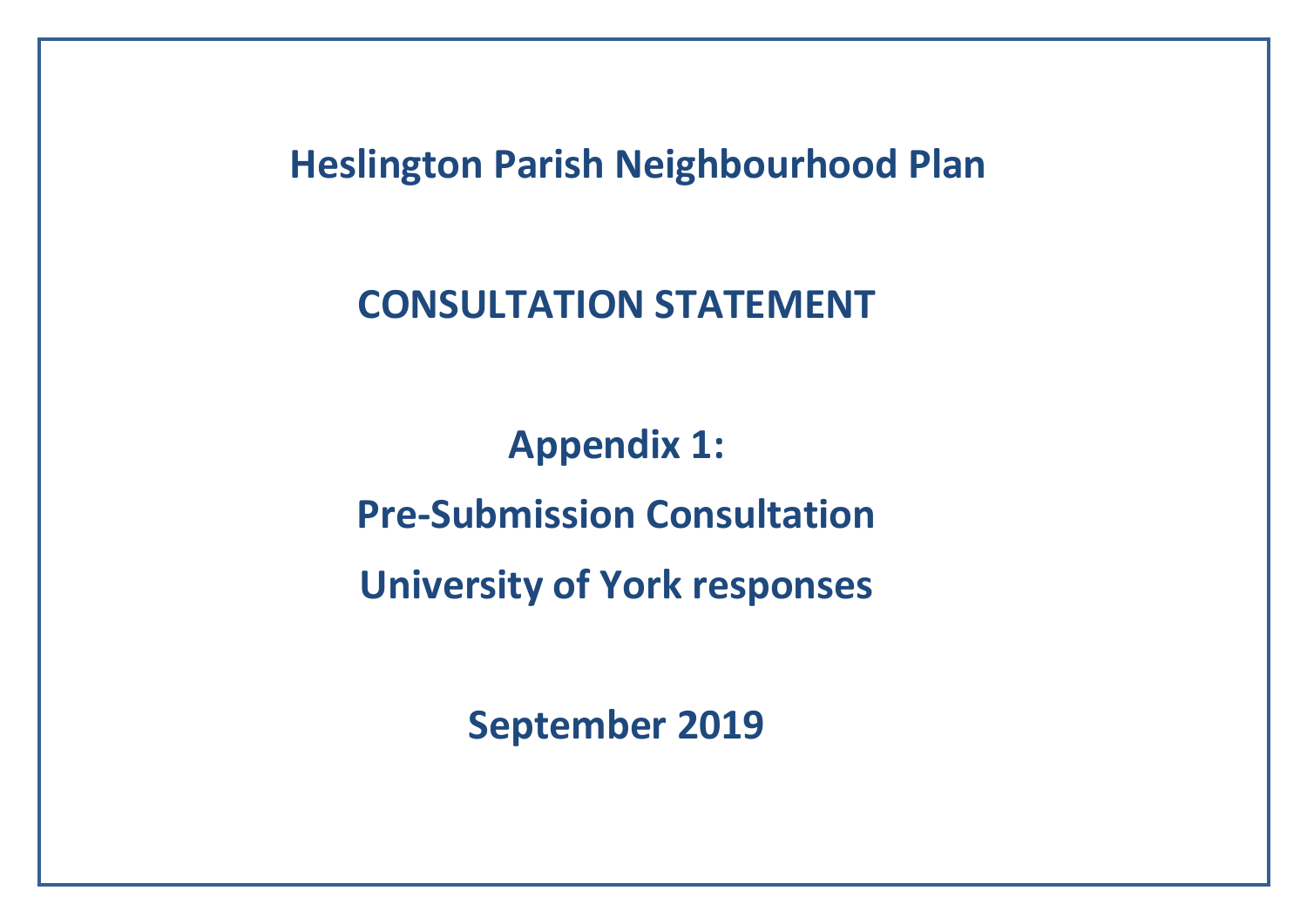| Are you:                      | <b>Overall what is</b><br>your opinion of<br>this Plan?                                                                                                                                                                                           | Are there any comments about one or<br>more of the policies you would like to<br>make? | <b>TOPIC</b> | <b>PARA</b><br><b>or</b><br><b>Section</b> | <b>RESPONSE / COMMENT</b>                                                                                                                                                                                                                                                                                                                | <b>ACTION /</b><br><b>AMENDMENT</b><br><b>TO PLAN</b> |
|-------------------------------|---------------------------------------------------------------------------------------------------------------------------------------------------------------------------------------------------------------------------------------------------|----------------------------------------------------------------------------------------|--------------|--------------------------------------------|------------------------------------------------------------------------------------------------------------------------------------------------------------------------------------------------------------------------------------------------------------------------------------------------------------------------------------------|-------------------------------------------------------|
| A member of<br>staff          | Seems sane and<br>fairly well thought-<br>out.                                                                                                                                                                                                    |                                                                                        | Gen          |                                            | The support for the plan is<br>welcomed.                                                                                                                                                                                                                                                                                                 | No change.                                            |
| Α<br>undergraduate<br>student | Eh                                                                                                                                                                                                                                                | Better uni of York bus services between<br>Badger Hill and campus west.                | <b>Tr</b>    |                                            | Local bus timetables are<br>outside the remit of the<br>Neighbourhood Plan.<br>However, Policy <sup>1</sup> HES: 15<br>supports improved frequency<br>of Park & Ride services from<br><b>Grimston Bar to the University</b><br>and the village.                                                                                          | No change.                                            |
|                               | This may be good<br>however there is<br>one down fall, if<br>students living near<br>residents (e.g.<br>Halifax College)<br>went partying and                                                                                                     | Be nice to know about the dates of<br>parish council meetings.                         | Gen          |                                            | Heslington website and the<br>Notice Board on Main Street<br>both have details of Parish<br>Council meetings. The Parish<br>Newsletter delivered to all<br>properties also has further<br>details.                                                                                                                                       | No change.                                            |
| А<br>undergraduate<br>student | come back late hrs<br>in the night besides<br>begin respectful for<br>the community<br>there might be a<br>distrust between<br>students and the<br>community we<br>share together.<br>May be putting<br>fines onto students<br>who disturb in the |                                                                                        |              |                                            | <b>Key</b><br><b>Bu - Business Employment and Local Facilities</b><br>Ag-Agricultural and rural Enterprise<br>Ur - Urban design and Character<br>Ho - Housing<br><b>Gr - Local Green Environment</b><br>Tm - Transport and Movement<br>Un - University of York<br>Tr - Traffic-current issues<br>Co - Conservation area<br>Gen - General |                                                       |

 $<sup>1</sup>$  Policy references in response are based on the HPNP Submission Version</sup>

 $\overline{a}$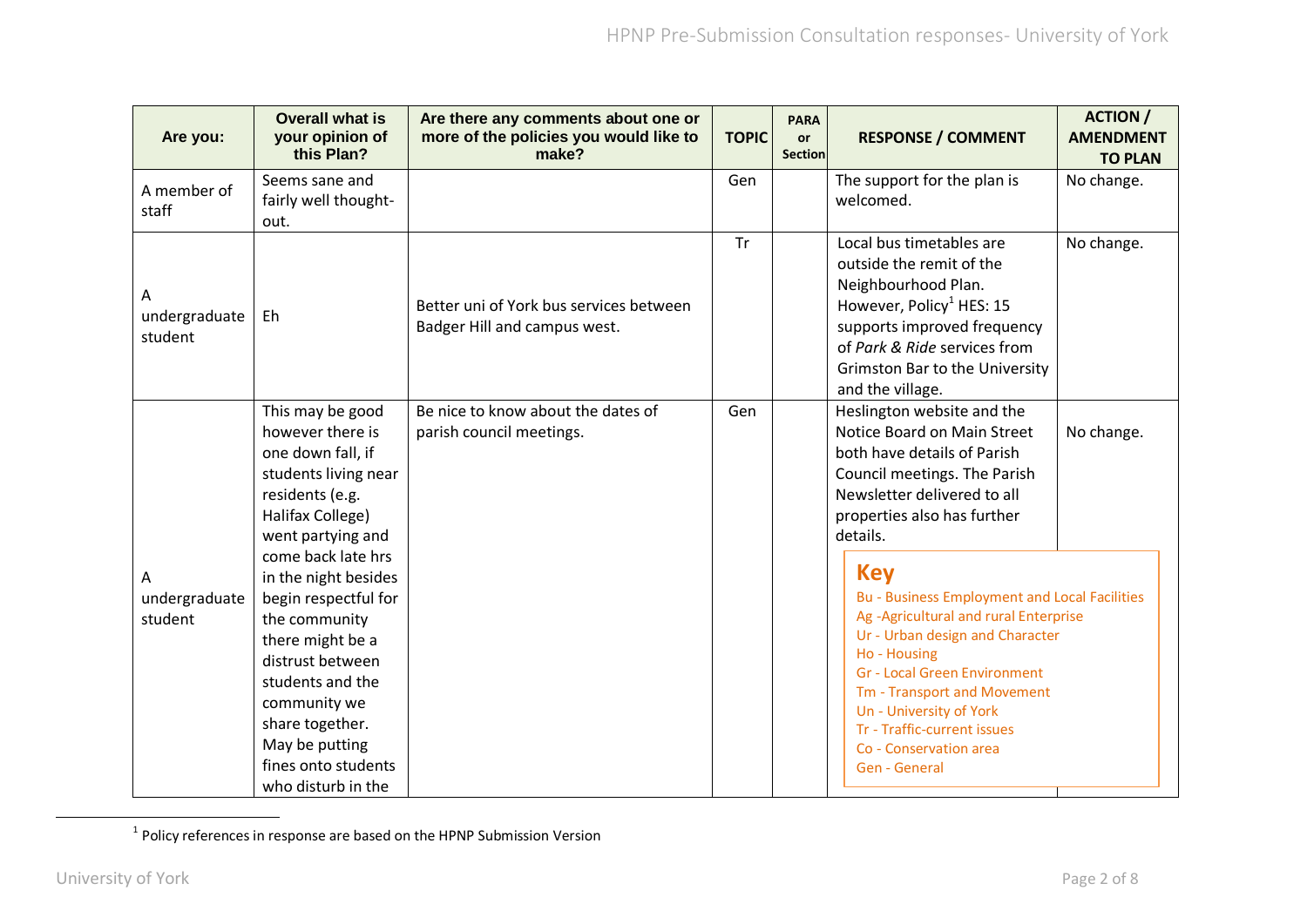| Are you:                     | <b>Overall what is</b><br>your opinion of<br>this Plan?                                                                                                                                                                                                                                                                                                                                                                                                                                | Are there any comments about one or<br>more of the policies you would like to<br>make? | <b>TOPIC</b> | <b>PARA</b><br><b>or</b><br><b>Section</b> | <b>RESPONSE / COMMENT</b>                                                                                                                                                                                                                                                                                                                                                                                                                        | <b>ACTION /</b><br><b>AMENDMENT</b><br><b>TO PLAN</b> |
|------------------------------|----------------------------------------------------------------------------------------------------------------------------------------------------------------------------------------------------------------------------------------------------------------------------------------------------------------------------------------------------------------------------------------------------------------------------------------------------------------------------------------|----------------------------------------------------------------------------------------|--------------|--------------------------------------------|--------------------------------------------------------------------------------------------------------------------------------------------------------------------------------------------------------------------------------------------------------------------------------------------------------------------------------------------------------------------------------------------------------------------------------------------------|-------------------------------------------------------|
|                              | night (like in<br>Bristol) to remind<br>some students<br>about stop being<br>kids and start<br>growing up.                                                                                                                                                                                                                                                                                                                                                                             |                                                                                        |              |                                            |                                                                                                                                                                                                                                                                                                                                                                                                                                                  |                                                       |
| A<br>postgraduate<br>student | Needs a serious<br>rethink                                                                                                                                                                                                                                                                                                                                                                                                                                                             | I strongly recommend going back to the<br>drawing board for all of them.               | Gen          |                                            |                                                                                                                                                                                                                                                                                                                                                                                                                                                  | No change.                                            |
| А<br>postgraduate<br>student | Drastic<br>improvements to<br>the reliability and<br>cost of public<br>transport in and<br>around Heslington is<br>needed in order to<br>preserve its unique<br>character. Pollution<br>levels around the<br>village are becoming<br>intolerable and the<br>only way of<br>mitigating this is to<br>improve bus/cycle<br>provision and<br>actually make the<br>bus fares affordable<br>to local residents as<br>well as students. I<br>say this as a member<br>of both<br>communities. |                                                                                        | <b>Tr</b>    |                                            | Public transport reliability and<br>setting of fare costs are<br>outside the remit of the<br>Neighbourhood Plan.<br>Policies HES: 15 and 16 seek<br>to ensure that new<br>development is supported by<br>a balanced mix of sustainable<br>transport options and does<br>not have an adverse impact<br>on traffic safety and<br>congestion.<br>Balanced and sustainable<br>transport facilities for cyclists<br>and pedestrians are<br>supported. | No change.                                            |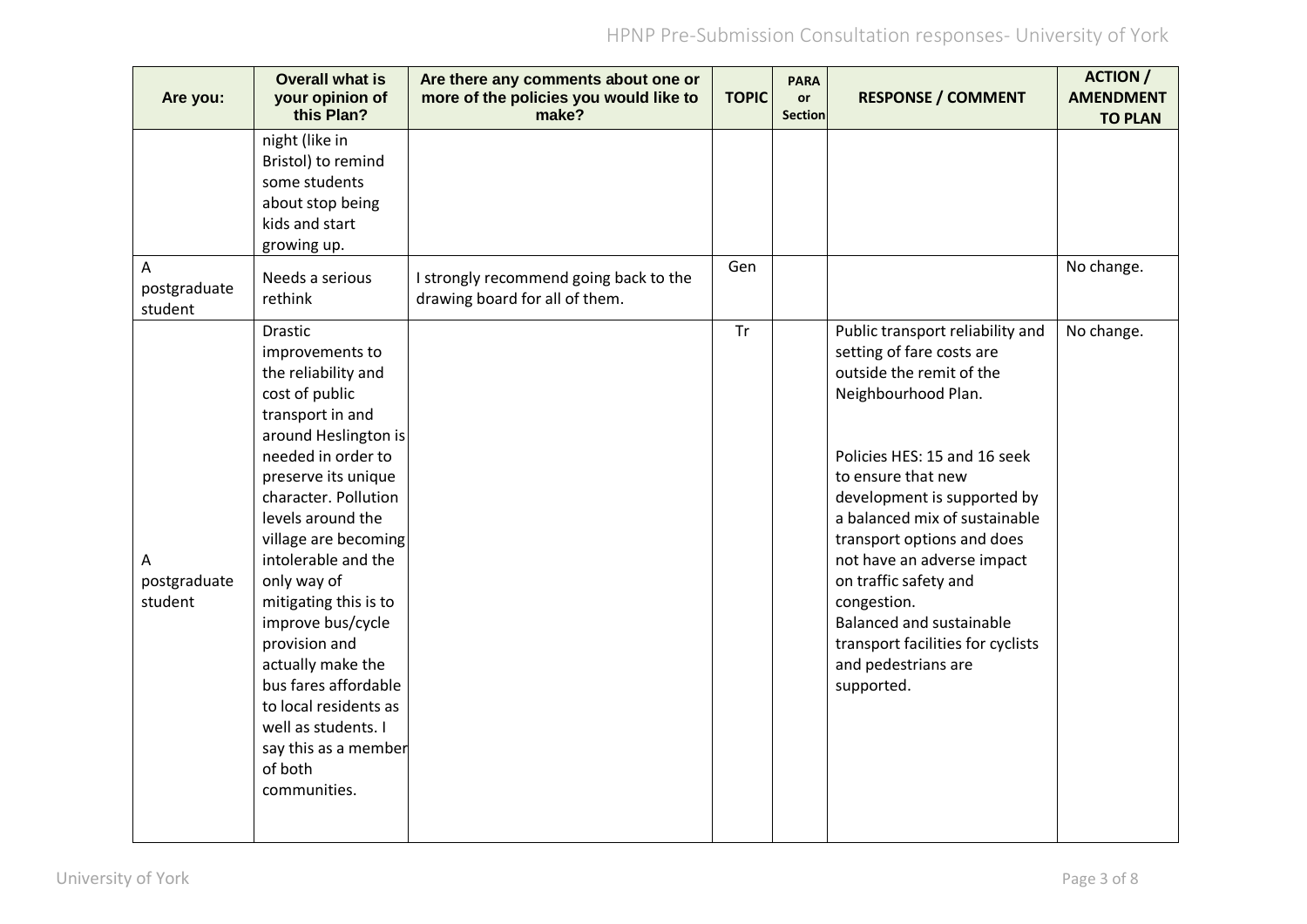| Are you:                      | <b>Overall what is</b><br>your opinion of<br>this Plan?                                                                                             | Are there any comments about one or<br>more of the policies you would like to<br>make?                                                                                                                                                                                                                                                                                               | <b>TOPIC</b> | <b>PARA</b><br>or<br><b>Section</b> | <b>RESPONSE / COMMENT</b>                                                                                                                                                                                                                                                                  | <b>ACTION /</b><br><b>AMENDMENT</b><br><b>TO PLAN</b> |
|-------------------------------|-----------------------------------------------------------------------------------------------------------------------------------------------------|--------------------------------------------------------------------------------------------------------------------------------------------------------------------------------------------------------------------------------------------------------------------------------------------------------------------------------------------------------------------------------------|--------------|-------------------------------------|--------------------------------------------------------------------------------------------------------------------------------------------------------------------------------------------------------------------------------------------------------------------------------------------|-------------------------------------------------------|
| А<br>undergraduate<br>student |                                                                                                                                                     | There should be greater parking<br>availability to Campus (even a multi-<br>storey) with yearly permits available - so<br>that local residential roads have fewer<br>student cars on them. The car parking<br>availability could be straight off the A64,<br>reducing traffic through the local roads.<br>As mentioned in the Additional<br>Guidelines, local busy roads should have | <b>Tr</b>    |                                     | On-Campus UoY parking<br>arrangements are outside the<br>remit of the Neighbourhood<br>Plan.                                                                                                                                                                                               | No change.                                            |
|                               | Overall - good, see<br>the next comment.                                                                                                            | adequate provision for cyclists, and<br>businesses ought to have bike racks<br>outside (e.g. Heslington Post Office).                                                                                                                                                                                                                                                                | <b>Tr</b>    |                                     | Policy HES: 15 seeks to ensure<br>that new development<br>incorporates choice of modes<br>of transport, including<br>sustainable options. E.g.<br>provision for cyclists.<br>Provision of local bike racks on<br>Main Street is a matter the<br>Parish Council is currently<br>evaluating. | No change.<br>No change.                              |
|                               |                                                                                                                                                     | I am aware that the local opinion is that<br>there are too many student homes, but<br>as a student there are not enough -<br>perhaps imposing that the university<br>provide accommodation for a greater<br>proportion of its continuing students<br>would help.                                                                                                                     | Ho           |                                     | Policy HES: 12 specifically<br>refers to Purpose Built<br><b>Student Accommodation.</b><br>Policy for HMO adds further<br>consideration.                                                                                                                                                   | No change.                                            |
| А<br>undergraduate<br>student | I think it's jolly<br>good, I'm pleased<br>to see the main<br>focus of the plan is<br>the village. Without<br>Heslington village,<br>the University | Development of area ST27 is quite<br>concerning, at present there is a farmers<br>track running down the back of Campus<br>East which makes for a relaxing bike ride.<br>I hope that all will be done to keep it as<br>green as possible, with a bike route<br>through it to connect it up to the York                                                                               | Gr           |                                     | The support for the plan is<br>welcomed.                                                                                                                                                                                                                                                   | No change.                                            |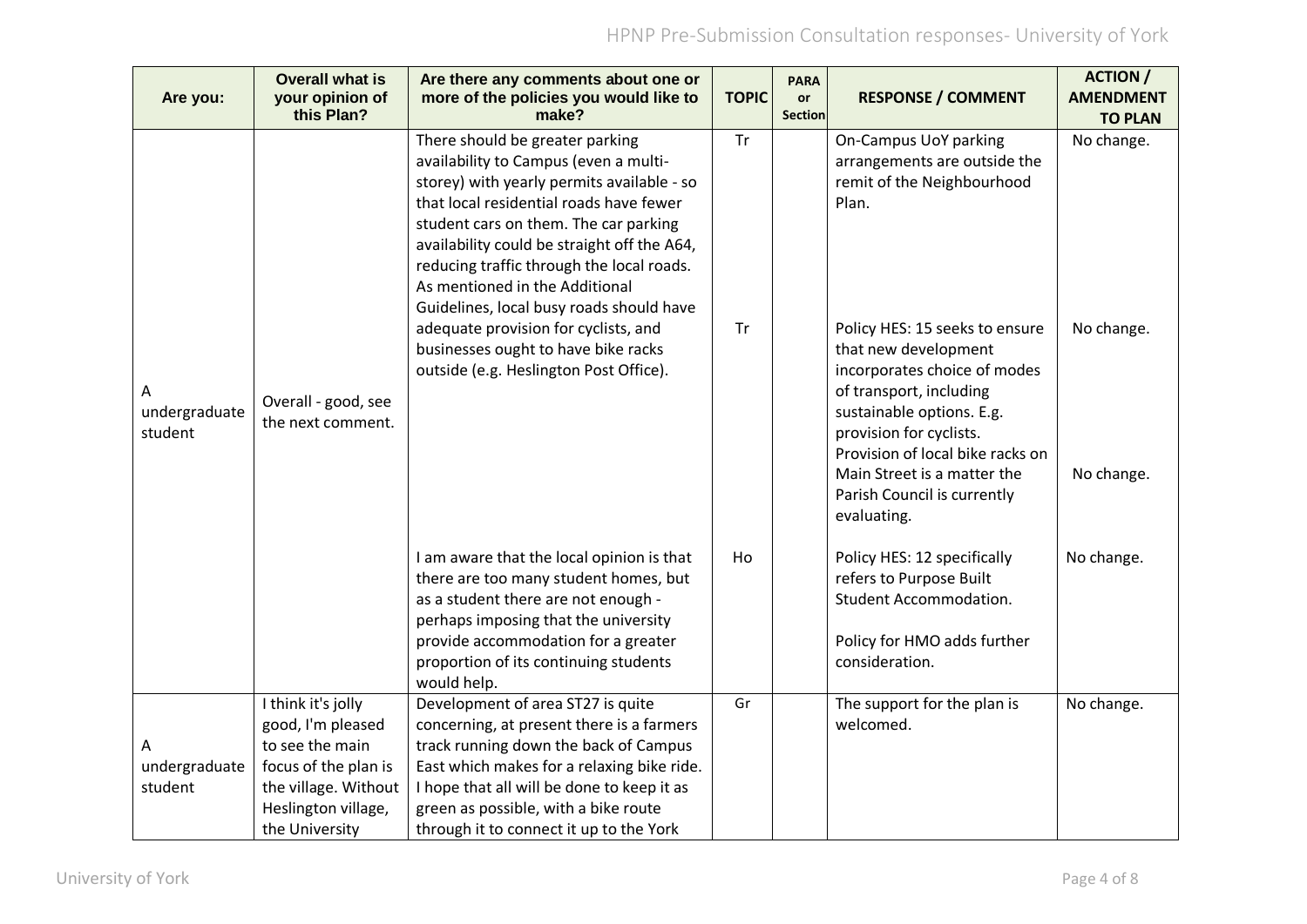| Are you:                      | <b>Overall what is</b><br>your opinion of<br>this Plan?                                                                                                                                                                                                           | Are there any comments about one or<br>more of the policies you would like to<br>make?                                                                                                                                                                                                                                                                                                                                                                                                                                                                                                                                                                                                                                                                                                                                                          | <b>TOPIC</b> | <b>PARA</b><br><b>or</b><br><b>Section</b> | <b>RESPONSE / COMMENT</b>                                                                                                    | <b>ACTION /</b><br><b>AMENDMENT</b><br><b>TO PLAN</b> |
|-------------------------------|-------------------------------------------------------------------------------------------------------------------------------------------------------------------------------------------------------------------------------------------------------------------|-------------------------------------------------------------------------------------------------------------------------------------------------------------------------------------------------------------------------------------------------------------------------------------------------------------------------------------------------------------------------------------------------------------------------------------------------------------------------------------------------------------------------------------------------------------------------------------------------------------------------------------------------------------------------------------------------------------------------------------------------------------------------------------------------------------------------------------------------|--------------|--------------------------------------------|------------------------------------------------------------------------------------------------------------------------------|-------------------------------------------------------|
|                               | would lose its<br>connection to its<br>surroundings in my<br>opinion.                                                                                                                                                                                             | Sports Village. The buildings should be as<br>unimposing as possible too so to not<br>detract from the beauty of the fields. I've<br>also notices that there are numbers of<br>garden birds that nest in the hedgerows<br>round there, from my experience I've<br>seen blue tits, great tits, wrens, robins,<br>and green finches. It would be a grave<br>error, not only as village planners, but as                                                                                                                                                                                                                                                                                                                                                                                                                                           |              |                                            |                                                                                                                              |                                                       |
| A member of<br>staff          | It is reasonable to<br>allow new<br>businesses to open<br>in Heslington<br>Village. For<br>example, there is<br>no proper eat-in<br>restaurant (apart<br>from the pubs)<br>which could<br>provide a useful<br>service to both<br>residents and the<br>University. | humans not to preserve such creatures.<br>While it is certainly understandable that<br>Heslington wishes to retain its image and<br>independence, the reality is that it is<br>effectively a sub-section of the University<br>(for better or worse). Many Heslington<br>home owners and residents work at the<br>University so the notion that it needs to<br>preserve some sort of independence is a<br>bit hypocritical. I certainly agree that it<br>should not be home to more student<br>housing. However, given a number of<br>the buildings within the village are<br>already controlled by the University, it<br>makes sense that this be considered in a<br>direct and positive way. There are<br>certain provisions lacking on campus that<br>could be well served if additional shops<br>(not chains, I stress) are allowed to open. | Bu           | HES:2                                      | Policies HES: 1 and 2 set out<br>the Neighbourhood Plan<br>position regarding New<br>business development on<br>Main Street. | No change.                                            |
| A<br>undergraduate<br>student | It looks sensible<br>and balanced                                                                                                                                                                                                                                 |                                                                                                                                                                                                                                                                                                                                                                                                                                                                                                                                                                                                                                                                                                                                                                                                                                                 | Gen          |                                            | The support for the plan is<br>welcomed.                                                                                     | No change.                                            |
| Α<br>postgraduate             | Let's go zero<br>carbon                                                                                                                                                                                                                                           | By looking at the existing policy, Parish is<br>a bit far from being a zero carbon village.                                                                                                                                                                                                                                                                                                                                                                                                                                                                                                                                                                                                                                                                                                                                                     | Gen          |                                            | Noted.                                                                                                                       | No change.                                            |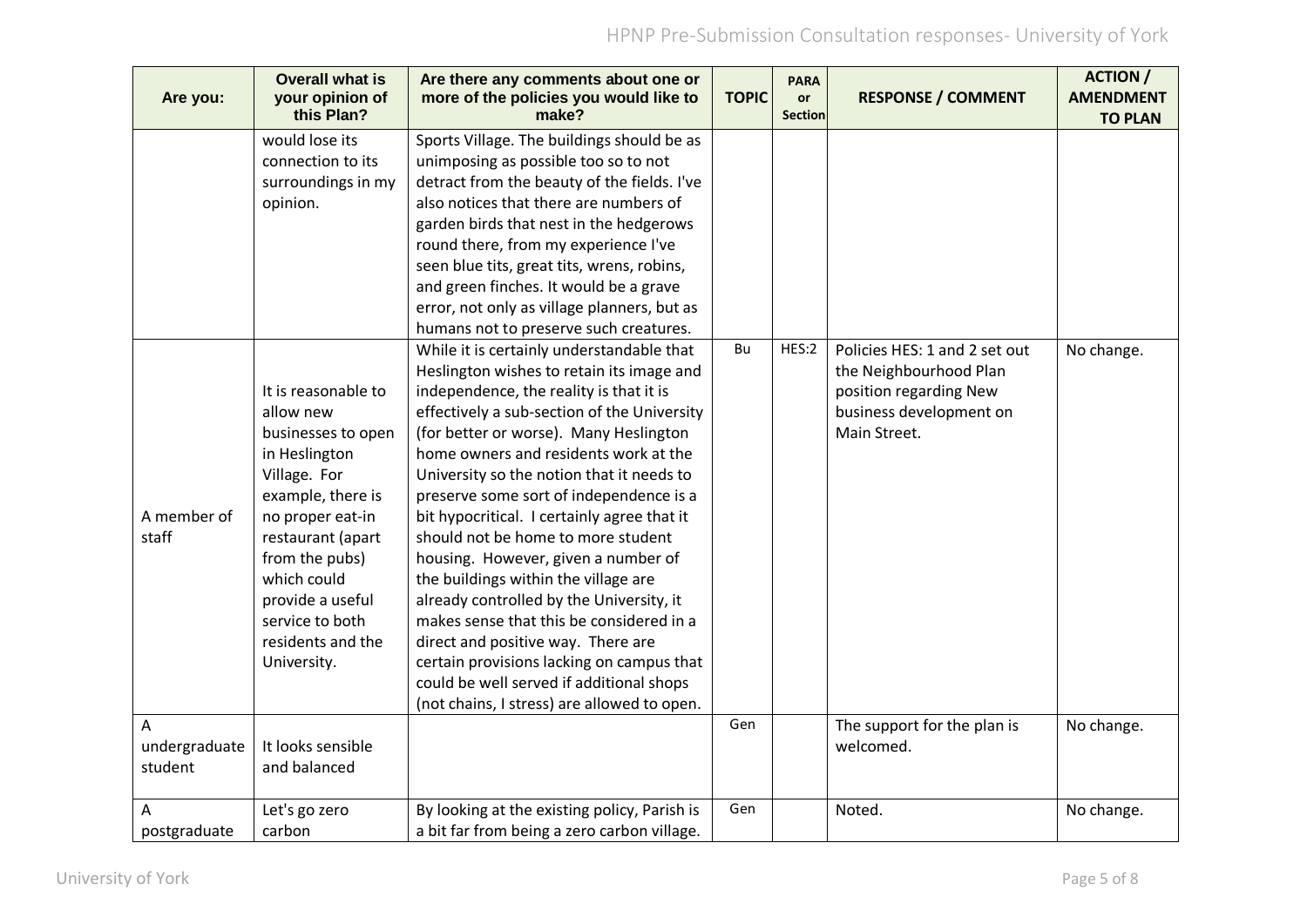| Are you:                     | <b>Overall what is</b><br>your opinion of<br>this Plan? | Are there any comments about one or<br>more of the policies you would like to<br>make?                                                                                                                                                                                                                                                                                                                                                        | <b>TOPIC</b> | <b>PARA</b><br><b>or</b><br>Section | <b>RESPONSE / COMMENT</b>                                                                                 | <b>ACTION</b> /<br><b>AMENDMENT</b><br><b>TO PLAN</b> |
|------------------------------|---------------------------------------------------------|-----------------------------------------------------------------------------------------------------------------------------------------------------------------------------------------------------------------------------------------------------------------------------------------------------------------------------------------------------------------------------------------------------------------------------------------------|--------------|-------------------------------------|-----------------------------------------------------------------------------------------------------------|-------------------------------------------------------|
| student                      |                                                         | Some councils are declaring climate<br>emergency. I thinks, Parish must have a<br>step by step strategy of how to achieve                                                                                                                                                                                                                                                                                                                     |              |                                     |                                                                                                           |                                                       |
|                              |                                                         | its zero carbon target and take it out on<br>the street for its citizen to get involved.                                                                                                                                                                                                                                                                                                                                                      |              |                                     |                                                                                                           |                                                       |
| A<br>postgraduate<br>student | <b>NA</b>                                               | Ensure the university leaves direct<br>footpaths from the crossroads to the<br>management annex open during the<br>accommodation construction on Hes<br>East campus. So long as construction site<br>fence is kept south of the small lake (the<br>little rock filled one where birds nest, the<br>one north of lakeside way) then<br>pedestrians/cyclists will only need to do<br>a 20m cut across some grass between<br>existing footpaths. | Un           |                                     | Temporary footpath access<br>routes on Campus East are<br>outside the remit of the<br>Neighbourhood Plan. | No change.                                            |
| A member of<br>staff         | All sounds sensible                                     | <b>No</b>                                                                                                                                                                                                                                                                                                                                                                                                                                     |              |                                     | The support for the plan is<br>welcomed.                                                                  | No change.                                            |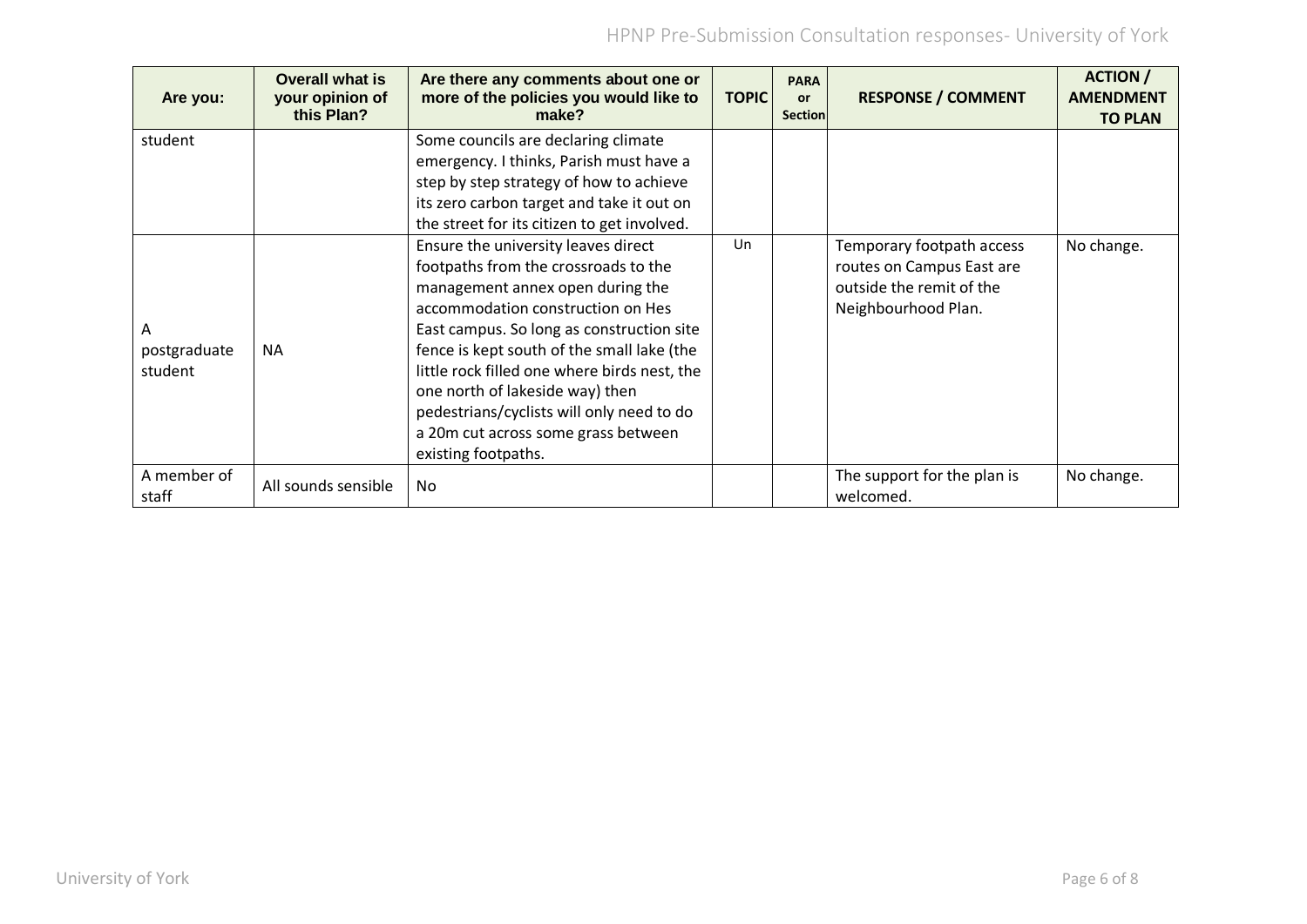| Are you:             | <b>Overall what is</b><br>your opinion of<br>this Plan? | Are there any comments about one or<br>more of the policies you would like to<br>make?                                                                                                                                                                                                                                                                                                                                                                                                                                                                                                                                                                                                                                                                    | <b>TOPIC</b> | <b>PARA</b><br>or<br><b>Section</b> | <b>RESPONSE / COMMENT</b>                                                                                                                                                                                                                                         | <b>ACTION /</b><br><b>AMENDMENT</b><br><b>TO PLAN</b>                                                        |
|----------------------|---------------------------------------------------------|-----------------------------------------------------------------------------------------------------------------------------------------------------------------------------------------------------------------------------------------------------------------------------------------------------------------------------------------------------------------------------------------------------------------------------------------------------------------------------------------------------------------------------------------------------------------------------------------------------------------------------------------------------------------------------------------------------------------------------------------------------------|--------------|-------------------------------------|-------------------------------------------------------------------------------------------------------------------------------------------------------------------------------------------------------------------------------------------------------------------|--------------------------------------------------------------------------------------------------------------|
|                      |                                                         | Transport: why are pedestrians and<br>cyclists treated in the same way as<br>vehicular traffic in this statement?<br>'Avoiding vehicular, pedestrian and<br>cycling connections to local roads<br>through Heslington village or the access<br>roads south of Heslington.' Pedestrians<br>and cyclists do not produce emissions, or<br>noise, or take up space equivalent to<br>cars, vans etc, and having multiple routes<br>for pedestrians and cyclists helps to<br>encourage these healthier, non-polluting<br>and more sustainable means of<br>transport.                                                                                                                                                                                             | <b>Tr</b>    | <b>HES:14</b>                       | Policy refers to Vehicular<br>access so inclusion of<br>pedestrian restrictions is<br>inconsistent.                                                                                                                                                               | Policy HES: 16<br>revised so as<br>to better<br>distinguish<br>vehicular and<br>pedestrian<br>traffic flows. |
| A member of<br>staff | Reasonable, but<br>insufficiently<br>ambitious          | Housing. The plans says: 'New housing<br>development will be permitted if it<br>includes a balanced mix of house types,<br>to meet local need and should meet the<br>Government's technical housing<br>standards.' A village like Heslington<br>could and should be in the vanguard of<br>expecting better than Government's<br>technical standards, to ensure that truly<br>sustainable housing is constructed. There<br>is no explict encoragement for solar<br>power, heat exchange technology,<br>ground source heat pumps, rainwater<br>harvesting, or Passivhaus levels of<br>insulation built into new construction or<br>modernisation. Heslington could<br>become a model village for such housing.<br>I can see an aesthetic objection to solar | Ho           | HES:8<br>s10.9                      | Comment noted.<br>Plan text amended to<br>include reference to<br>"meetingGov. standards<br>as a minimum", but does<br>not set build/energy<br>efficiency stds for the new<br>strategic housing allocation<br>sites should these<br>developments come<br>forward. | Plan text<br>amended.                                                                                        |